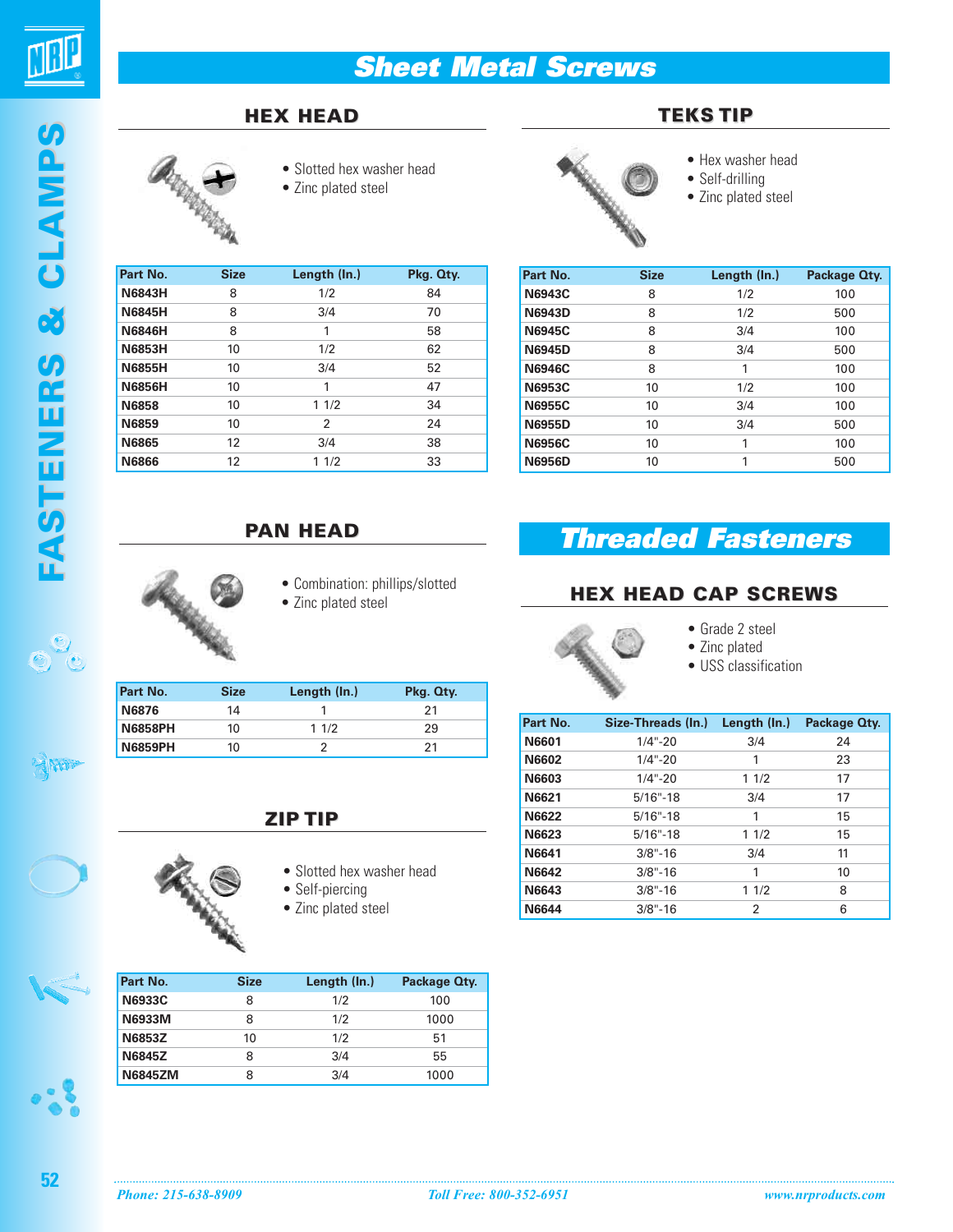# **Threaded Fasteners**



### **STOVE BOLTS**



- Round head
- Zinc plated Steel
- Nuts included

| Part No.     | Size-Threads (In.) | Length (In.) | Package Oty. |
|--------------|--------------------|--------------|--------------|
| N6401        | $3/16" - 24$       | 1/2          | 33           |
| N6402        | $3/16" - 24$       | 3/4          | 30           |
| N6403        | $3/16" - 24$       | 1            | 25           |
| N6412        | $1/4$ "-20         | 3/4          | 20           |
| N6413        | $1/4$ "-20         | 1            | 17           |
| N6414        | $1/4$ "-20         | 11/2         | 14           |
| N6415        | $1/4 - 20$         | 2            | 12           |
| <b>N6416</b> | $1/4$ "-20         | 21/2         | 10           |

## **FLAT WASHERS**

• Zinc plated steel

| Part No.      | Size (In.)       | Package Oty. |
|---------------|------------------|--------------|
| <b>N6701</b>  | 3/16             | 127          |
| <b>N6702</b>  | 1/4              | 86           |
| N6703         | 5/16             | 45           |
| <b>N6704</b>  | 3/8              | 34           |
| N38WL         | 3/8              | 50           |
| N38WC*        | 3/8              | 100          |
| <b>N6706</b>  | 1/2              | 16           |
| <b>N6700A</b> | 6 Assorted sizes | 107          |

\*Packaged in plastic screwtop jar

### **FENDER WASHERS**

• Zinc plated steel

| Part No. | <b>Nominal Size (In.)</b> | <b>OD</b> (In.) | Package Oty. |
|----------|---------------------------|-----------------|--------------|
| N6722    | 1/4                       | 11/4            | 23           |
| N6722C   | 1/4                       | 11/4            | 100          |
| N6724    | 3/8                       | 11/2            | 18           |

# **SPLIT LOCK WASHERS**



| Part No. | <b>Nominal Size (In.)</b> | Package Oty. |
|----------|---------------------------|--------------|
| N6731    | 1/4                       | 85           |
| N6732    | 5/16                      | 70           |
| N6733    | 3/8                       | 48           |

### **FINISHED HEX NUTS**



• Zinc plated steel

| Part No.      | Size-Threads (In.) | Package Oty. |
|---------------|--------------------|--------------|
| <b>N6501</b>  | $1/4$ "-20         | 57           |
| <b>N6501C</b> | $1/4$ "-20         | 100          |
| <b>N6502</b>  | $5/16$ "-18        | 37           |
| N6503         | $3/8" - 16$        | 26           |
| N38HNL        | $3/8$ "-16         | 50           |
| N38HNC        | $3/8$ "-16         | $100$ (Jar)  |
| <b>N6505</b>  | $1/2$ "-13         | 11           |
| <b>N6505L</b> | $1/2$ "-13         | 50 (Jar)     |

# **MACHINE SCREW HEX NUTS**



- Grade 2 steel
- 
- Zinc plated

| Part No.      | <b>Description</b>               | Package Oty. |
|---------------|----------------------------------|--------------|
| <b>N6500A</b> | Assortment, #6-32, #8-32, #10-32 | 60           |



**Part No. 6 Description Package Qty. N6000** Assortment, 1/4"–20, 5/16"–18, 3/8"–16 16 **N6001** Assortment, #8–32, #10–32, 1/4"-28 23



No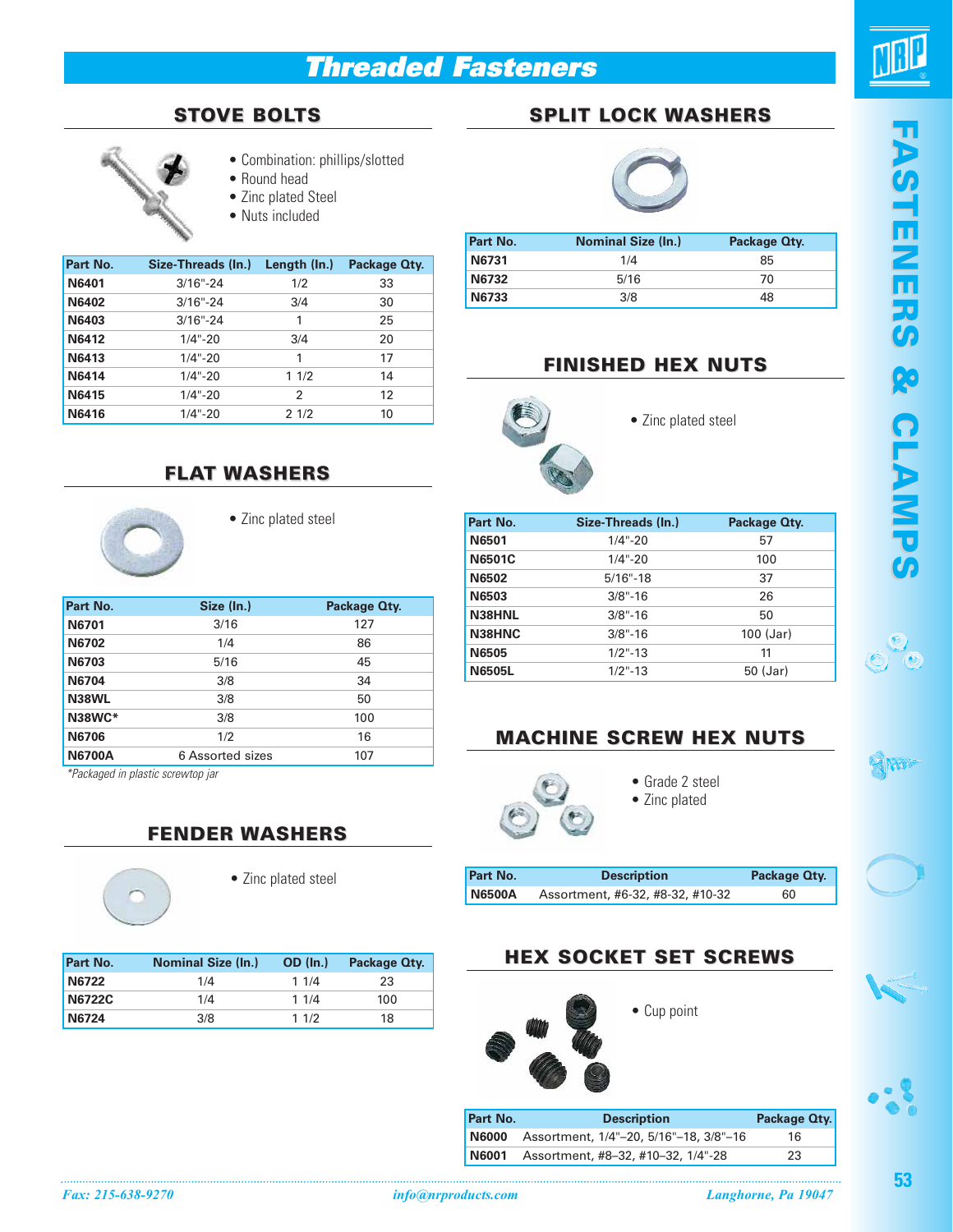



# **MOLLY SCREWS**



| Part No. | <b>Diameter</b><br>(ln.) | Wall<br>Thickness (In.) | <b>Hole Size</b><br>(ln.) | <b>Package</b><br>Qtv. |
|----------|--------------------------|-------------------------|---------------------------|------------------------|
| N7302    | 1/8 Short                | 1/2                     | 1/4                       | 6                      |
| N7303    | 1/8 Long                 | 3/4                     | 1/4                       | 6                      |

#### **TOGGLE BOLTS**



- Combination: phillips/slotted
- Round head
- Zinc plated steel

| Part No.      | Length (In.) | <b>Bolt Size (In.)</b> | Package Oty. |
|---------------|--------------|------------------------|--------------|
| N7033         |              | 3/16                   |              |
| N7034         |              | 1/4                    | 5            |
| N7036X        |              | 3/8                    |              |
| N7063         | 6            | 3/16                   | 5            |
| <b>N7066X</b> | 6            | 3/8                    |              |

# **EZ-ANCHOR KITS**



- Phillips pan head sheet metal screws
- Plastic self drilling anchors ideal for drywall installations

| Part No.     | <b>Description</b>                                         | <b>Package</b><br>Qty. |
|--------------|------------------------------------------------------------|------------------------|
| N7317L       | EZ-Anchor Lite (30 Lb)<br>Plastic with 6 x 1-1/4" Screws   | 50                     |
| NPK92        | EZ-Anchor Medium (50 Lb)<br>Plastic with 8 x 1-1/4" Screws | 50                     |
| <b>NZK92</b> | EZ-Anchor Zinc with 8 x 1-1/4" Screws                      | 50                     |

### **WEDGE ANCHOR KIT**



#### • With drill bit



### **TAPCON KITS**



• Hex washer head tapcons with drill bit

| Part No.          | <b>Description</b>    | Package Oty. |
|-------------------|-----------------------|--------------|
| NTK <sub>14</sub> | Tapcon, 1/4" x 1 1/4" | 25           |
| NTK34             | Tapcon, 1/4" x 1 3/4" | 25           |

## **DROP-IN THREADED ANCHORS**



NSD38 • For concrete

| Part No.           | <b>Description</b>             | Package Oty. |
|--------------------|--------------------------------|--------------|
| <b>NSD14</b>       | Steel Drop In Anchor, 1/4"     |              |
| <b>NSD38</b>       | Steel Drop In Anchor, 3/8"     | 25           |
| NDIT <sub>14</sub> | Setting Tool for 1/4" Drop-Ins |              |
| NDIT38             | Setting Tool for 3/8" Drop-Ins |              |

### **ROD ANCHORS**



- One piece threaded rod hanging system for wood, similar to "Sammy Screws"
- Applications include HVAC ductwork and strut channels, hanging pipe and sprinkler systems, suspending conduit and cable trays, and lighting systems and overhead utilities, among others.

| Part No.           | <b>Description</b>                                          | <b>Package</b><br>Qty. |
|--------------------|-------------------------------------------------------------|------------------------|
| NRH1W              | Vertical (Straight) Entry for 3/8"<br>Threaded Rod, 1" Long | 36                     |
| NRH <sub>2</sub> W | Vertical (Straight) Entry for 3/8"<br>Threaded Rod, 2" Long | 24                     |
| <b>NRH2WS</b>      | Horizontal (Side) Entry for 3/8"<br>Threaded Rod, 2" Long   | 24                     |
| <b>NRHWT</b>       | Drive Socket for NRH Series Rod<br>Anchors                  |                        |